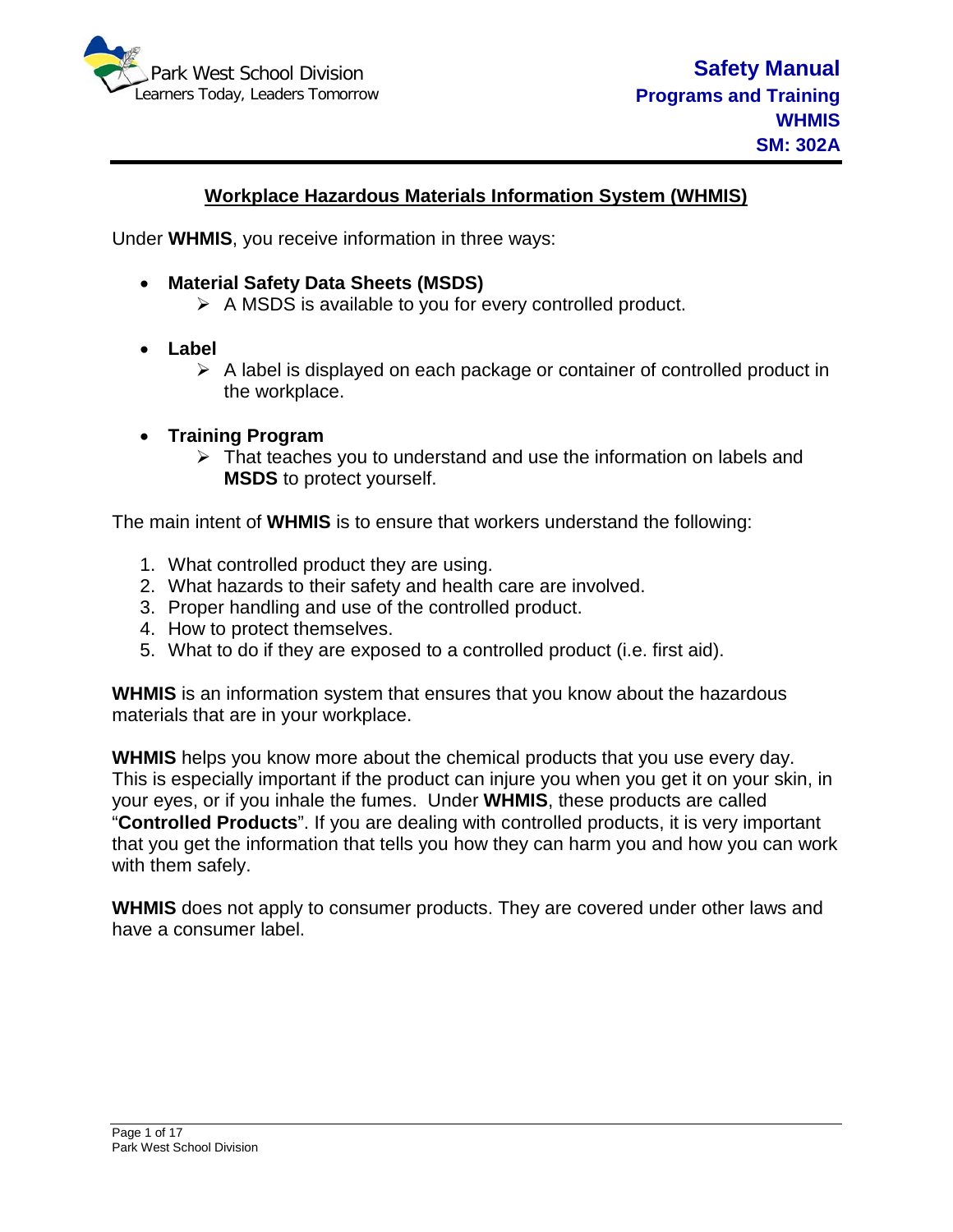

#### **Exemptions**

- Wood & Tobacco Products
- $\triangleright$  Manufactured articles that shouldn't be harmful during normal use.
- When Chemicals are being transported under the *Transportation of Dangerous Goods Regulations*, **WHMIS** doesn't apply. It only takes effect after the goods enter your workplace.
- Some chemicals substances are partially exempt from **WHMIS** because they are already covered under other laws including:
	- **Explosives**
	- **Cosmetics, food & Drugs**
	- **Pesticides**
	- Radioactive substances

Consumer goods that you buy in a store also partially exempt because they are intended for home use. If you use a consumer product at work, you are expected to follow instructions for safety that are written on the label.

#### **Responsibilities of:**

### **A. Supplier:**

- Classify the product according to the type of hazard.
- Label the product with warning information.
- Provide **MSDS** for more detailed hazard information.

### **B. Employer**:

- Ensure that the labels or other types of identification are on place.
- Ensure that **MSDS** are complete and up to date.
- Train employees to understand and use this information.

### **C. Employee:**

- Follow safe work procedures.
- Use recommended control measures.
- Take part in **WHMIS** training that your employer provides.

WHMIS makes it possible for you to get health and safety information about hazardous products, but it is up the **EMPLOYEE** to apply this information in your day to day work.

For example:

The **supplier label** on a container of chlorine says inhaling the gas is dangerous. The **employer** will make sure that you know the hazards of working with chlorine and that you are trained to use the correct respirator. You are required to learn the hazards and wear the respirator that your employer provides.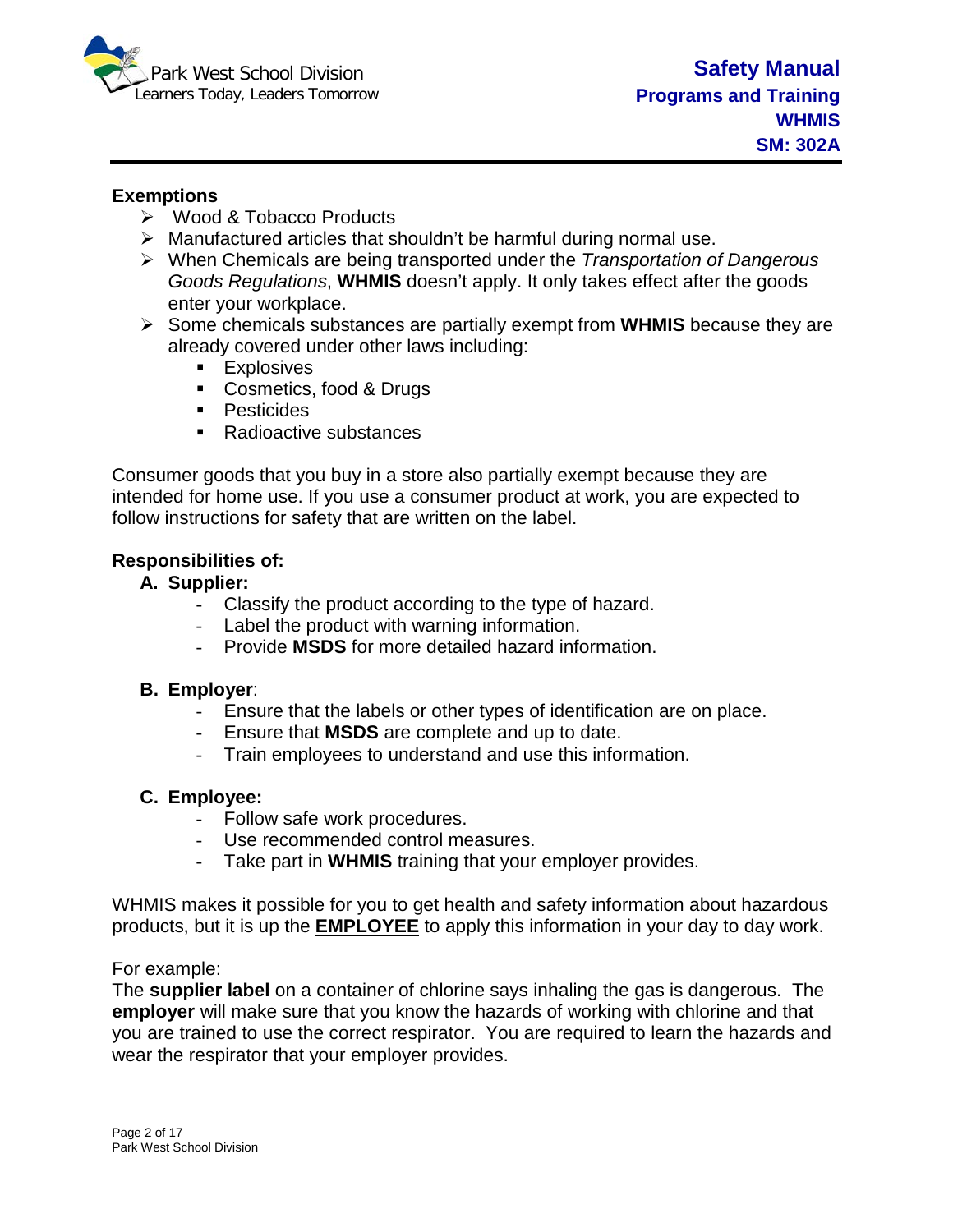

### **Labels:**

There are two types of labels under **WHMIS** regulations:

- 1. **Supplier Labels:**
- Has a distinctive **D** border
- $\triangleright$  Has very visible hazard symbols and are always written in English & French.

The label can be any size and can be Black & White, or Color, as long as it stands out from the container or other markings. In special cases, I.E.: where containers are very small or intended for laboratory use, different kinds of supplier labels may be used.

### **2. Workplace labels:**

Can be used on a container of a controlled product when:

- $\triangleright$  The supplier label is missing or damaged.
- $\triangleright$  The product is produced or used in the workplace.
- $\triangleright$  The product is transferred from the supplier's container to another container, (unless it is going to be used right away by the person who transferred it and then only the name of the product is needed).

The workplace label **must** contain the following three pieces of information:

- $\triangleright$  Name of the product.
- $\triangleright$  Safe handling information.
- A reference to **MSDS.**

# **How Chemical Products Can Enter Your Body**

The way a chemical product affects you depends on how you come into contact with it. This is called the chemical's **"route of entry":**

- **Skin Contact (absorption)**
- **Eyes, nose and mouth**
- **Inhalation**
- **Ingestion**
- **Injection**

It is important to know that some hazardous products can cause immediate harm, (acute effect), while others take hours, days, years or even decades, (chronic effects), before you become aware of the damage that has been done.

Often people underestimate the dangers of using a chemical product incorrectly because they do not feel any immediate pain or discomfort.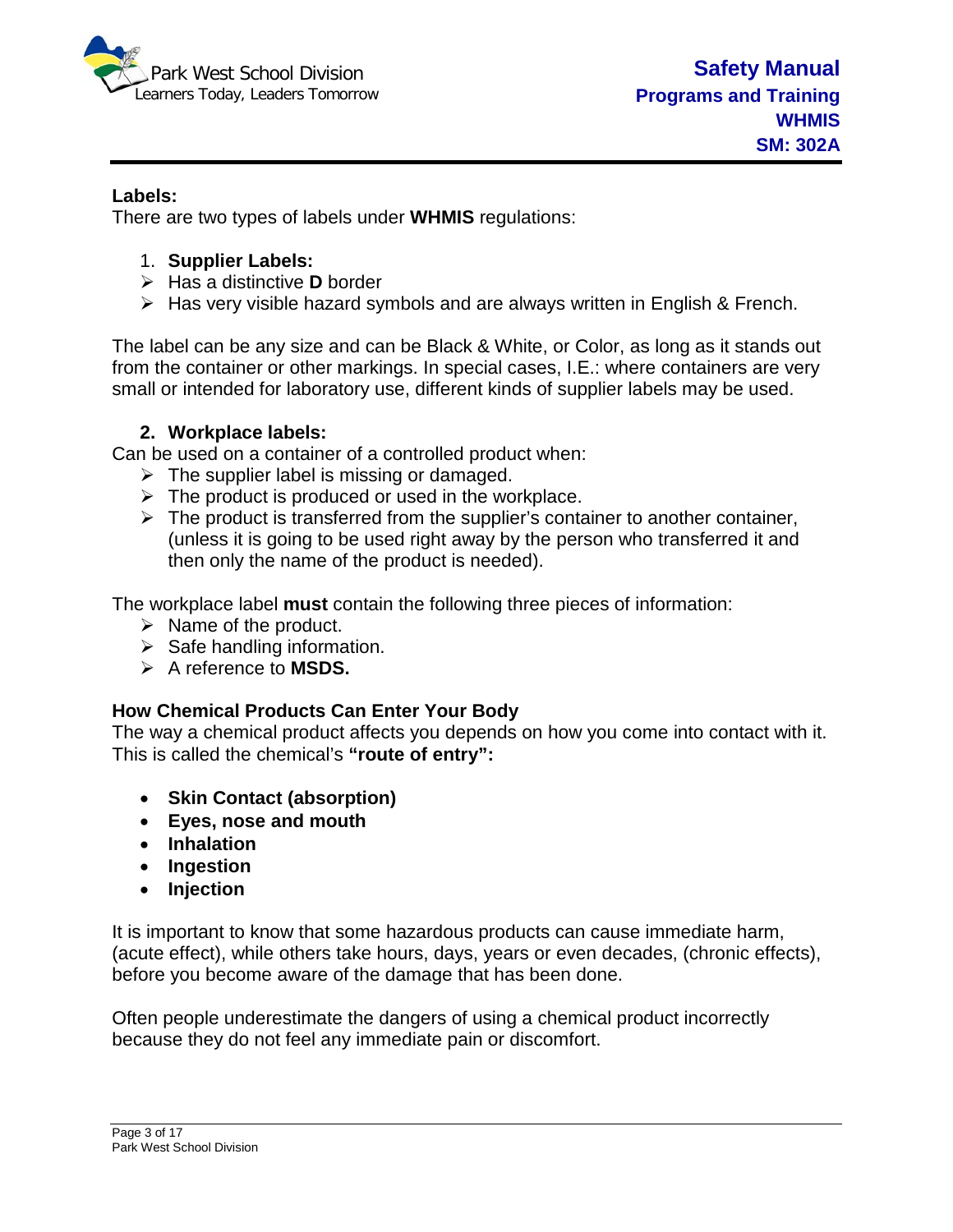

In the past, workers weren't often aware of the hazards. In some cases, people who worked around coal dust or asbestos only learned of the harmful effects after they began to show signs of illness.

Now we know more about the chemical products that we use, including their acute and chronic effects. Even if the product is suspected of being harmful, you can find out what to do to protect yourself when working with it.

#### **Material Safety Data Sheets (MSDS):**

A **MSDS** provides you with detailed information on how hazardous a product is and how to handle it safely. It is your responsibility to ensure that you are aware of the location of the **MSDS** binders in the facility or program in which you are working.

Inactive **MSDS** are kept on file for 30 years. Inactive **MSDS** are those products that have been deleted from the inventory.

**The following pages are examples of Labels, Hazard Symbols, and Material Safety Data Sheets. Please review thoroughly and then complete the quiz. Return the completed quiz to your supervisor.**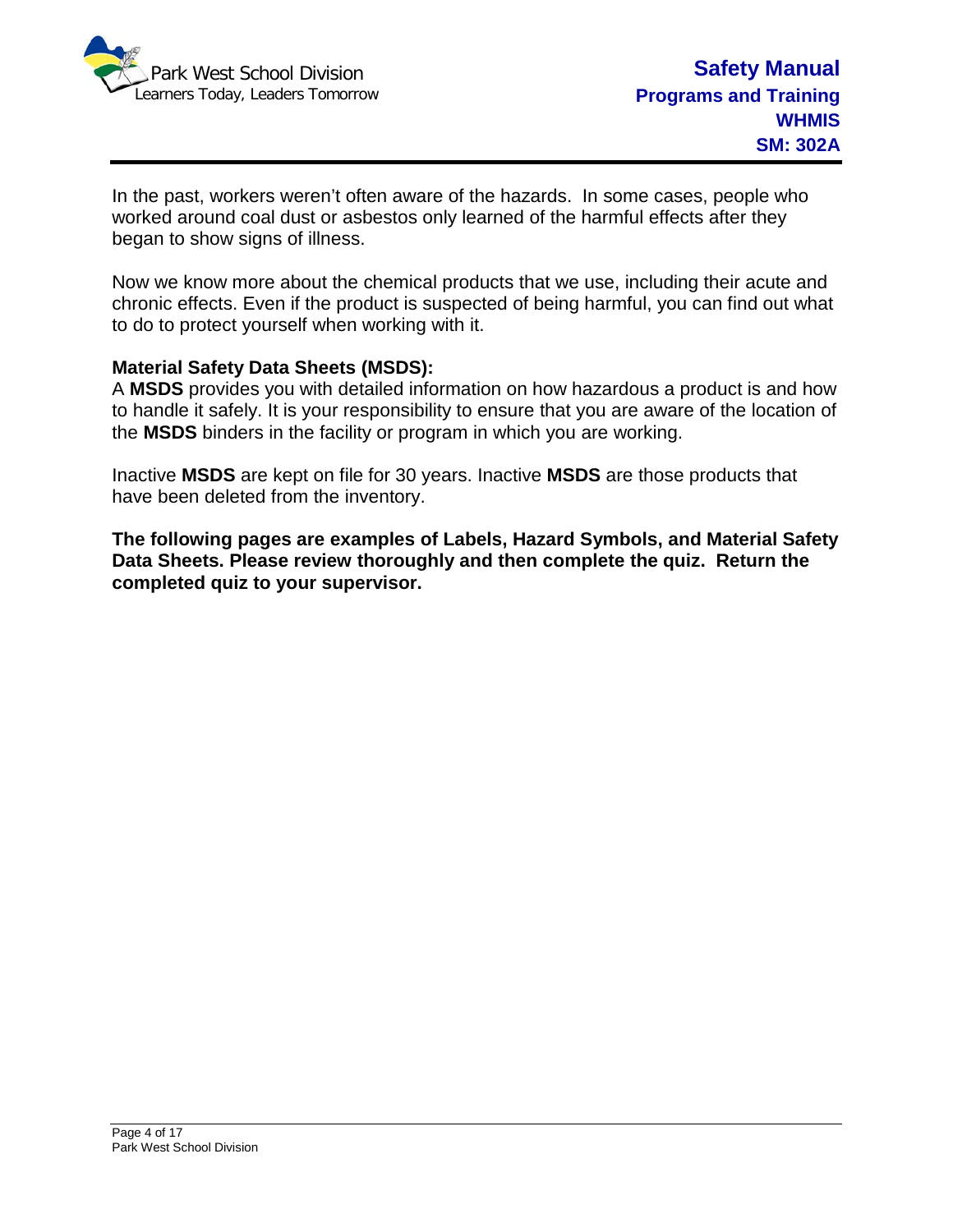

# **Classes and Their Hazard Symbols**

| <b>Class A</b> |                                               |  |
|----------------|-----------------------------------------------|--|
| <b>Class B</b> | <b>Flammable and Combustible Materials</b>    |  |
| <b>Class C</b> | Oxidizing Materials                           |  |
| <b>Class D</b> | <b>Poisonous &amp; Infectious Materials</b>   |  |
|                | Division 1, Immediate & Serious Toxic Effects |  |
|                | Division 2, Other Toxic Effects               |  |
|                | Division 3, Biohazardous Infectious Materials |  |
| <b>Class E</b> | Corrosive Material                            |  |
| <b>Class F</b> | Dangerously Reactive Material                 |  |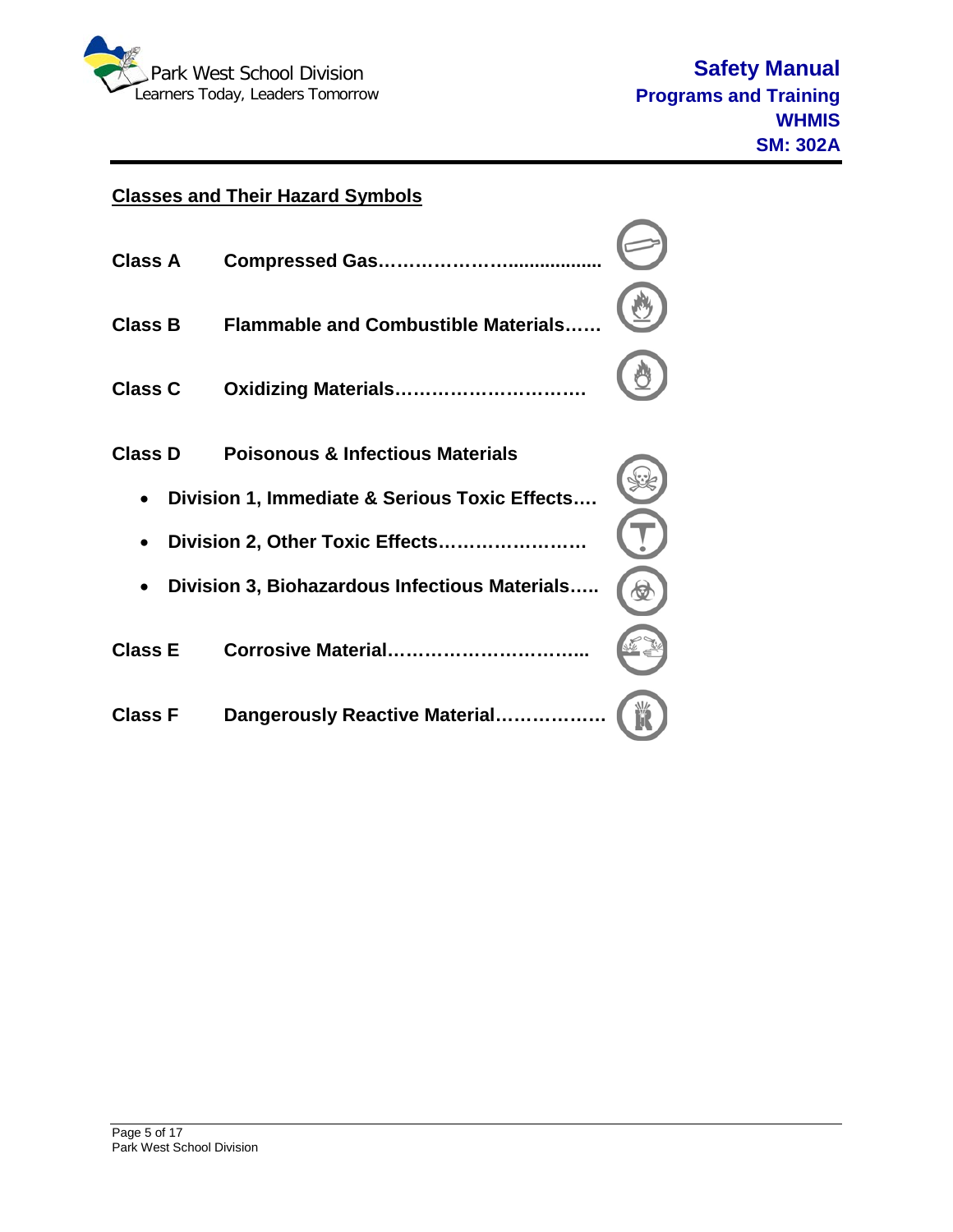



# **Class A: Compressed Gas**

This class includes compressed gases, dissolved gases and gases liquefied by compression or refrigeration.

Class A materials:

- Pose an explosion danger because the gas is being held in a container under pressure;
- May cause its container to explode if heated (such as what would happen in a fire);
- May also cause its container to explode if dropped.

When handling Class A materials you should:

- Handle with care, do not drop container;
- Keep container away from potential sources of ignition;
- Store the container in designated areas.

Examples of Class A materials: gas cylinders for oxyacetylene welding or water disinfection.



# **Class B: Flammable and Combustible Materials**

This class includes solids, liquids and gases capable of catching fire or exploding in the presence of a source of ignition.

Class B materials:

- Will burn and are therefore potential fire hazards.
- May burn at relatively low temperatures; flammable materials catch fire at lower temperatures than combustible materials.
- May burst into flame spontaneously in air or may release a flammable gas on contact with water;
- May cause a fire when exposed to heat, sparks, or flames or as a result of friction.

When handling Class B materials you should:

- Keep the materials away from heat sources and other combustible materials;
- Never smoke when working with or near the material;
- Store the containers in designated areas.

Examples: White phosphorus, acetone and butane. Flammable liquids such as acetone are more easily ignited than combustible liquids such as kerosene.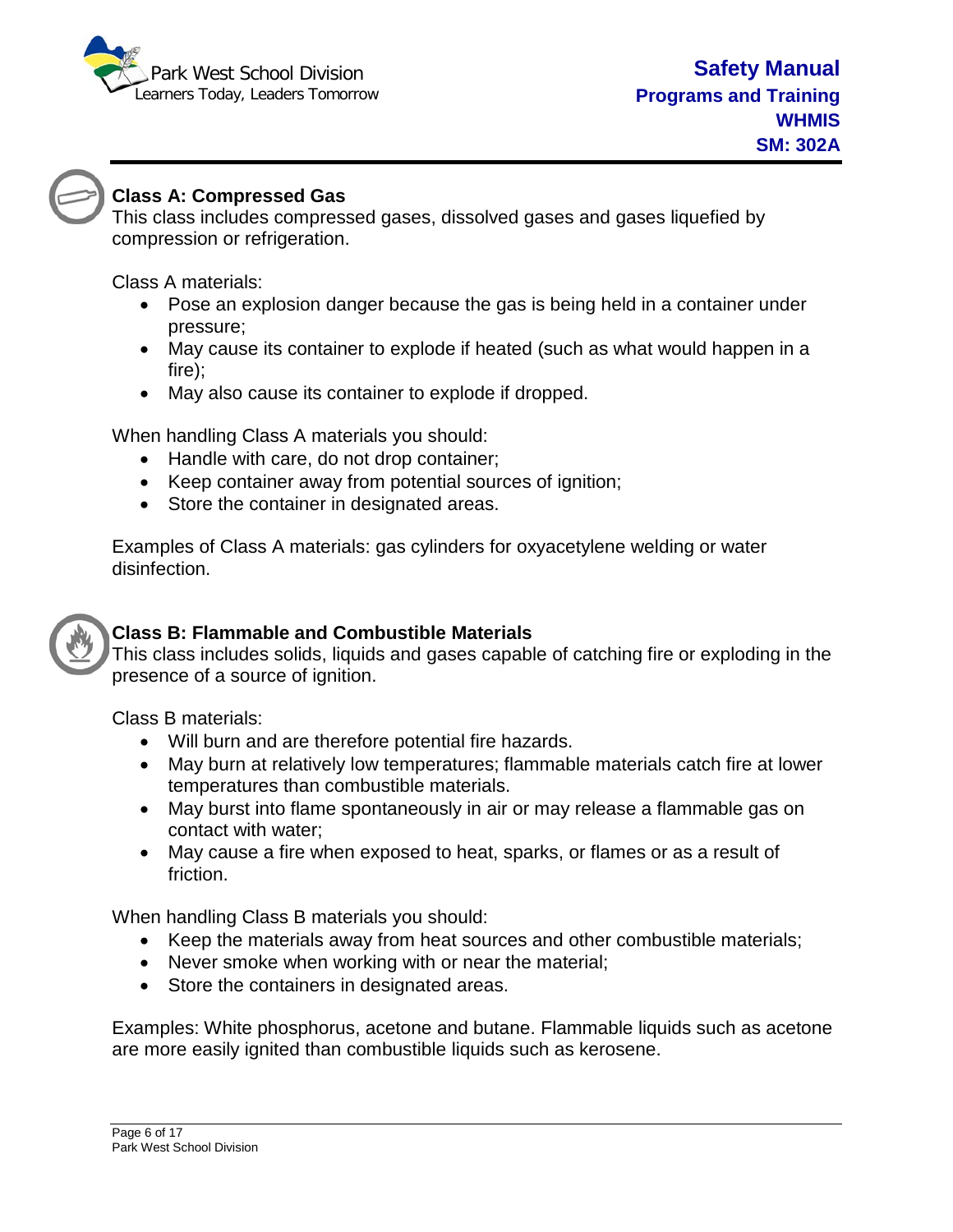



# **Class C: Oxidizing Materials**

This class includes materials which provide oxygen or similar substances and which increase the risk of fire if they come into contact with flammable or combustible materials.

Class C materials:

- Pose a fire and/or explosion risk in the presence of flammable or combustible material;
- May cause fire when they come in contact with combustible materials such as wood;
- May react violently or cause an explosion when they come in contact with combustible materials such as fuels;
- May burn skin and eyes upon contact.

When handling Class C materials you should:

- Wear proper protective equipment, including eye, face and hand protection and protective clothing;
- Keep the material away from combustible materials;
- Keep the material away from sources of ignition;
- Never smoke when working with or near the material;
- Store the containers in designated areas.

Examples: Sodium hypochlorite, perchloric acid, inorganic peroxides.



# **Class D: Poisonous & Infectious Materials**

# **Division 1: Immediate and Serious Toxic Effects**

This division includes materials causing immediate and serious toxic effects. These materials can cause the death of a person exposed to small amounts.

Class D, Division 1 materials:

- Are potentially fatal poisonous substance;
- May cause permanent damage if inhaled or swallowed or if they enter the body through skin contact;
- May burn eyes or skin upon contact.

When handling Class D, Division 1 materials you should:

- Handle the material with extreme caution;
- Avoid contact with the skin or eyes by wearing the proper protective equipment, including eye, face, and hand protection and protective clothing;
- Avoid inhaling by working in well-ventilated areas and/or wearing respiratory equipment;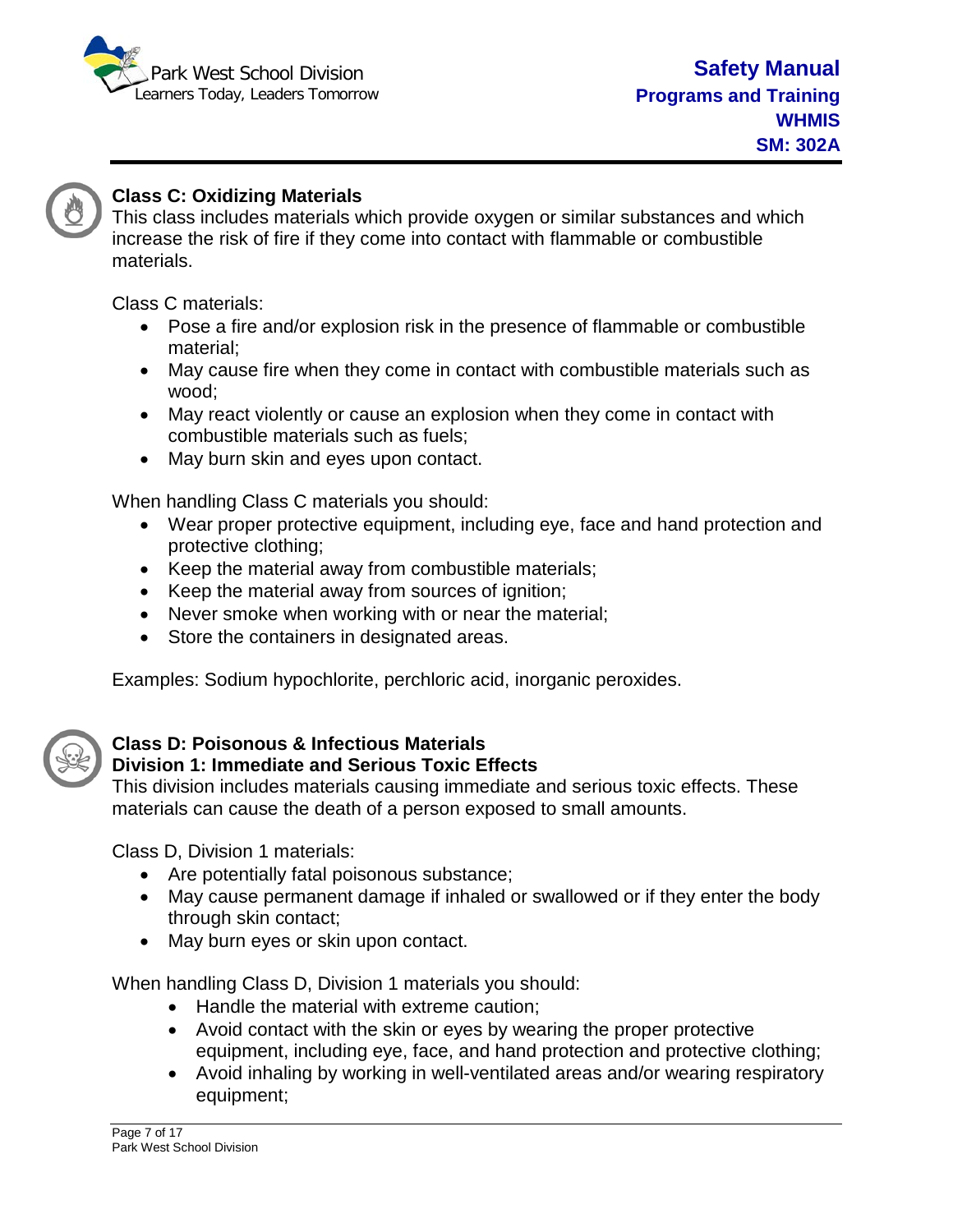

- Wash and shower thoroughly after using;
- Store containers in designated areas.

Examples: Sodium cyanide, hydrogen sulphide.

#### **Class D: Poisonous & Infectious Materials Division 2: Other Toxic Effects**

This division includes materials causing immediate eye and/or skin irritation as well as those which can cause long-term effects in a person repeatedly exposed to small amounts.

Class D, Division 2 materials:

- Are poisonous substances that are not immediately dangerous to health;
- May cause death or permanent damage as a result of repeated exposures over time;
- May be a skin or eye irritant;
- May be a sensitizer, which produces a chemical allergy;
- May cause cancer;
- May cause birth defects or sterility.

When handling Class D, Division 2 materials you should:

- Avoid contact with the skin or eyes by wearing the proper protective equipment, including eye, face and hand protection and protective clothing;
- Avoid inhaling by working in well-ventilated areas and/or wearing respiratory equipment;
- Store the containers in designated areas.

Examples: acetone (irritant), asbestos (carcinogen), toluene diisocyanate (sensitizer).



#### **Class D: Poisonous & Infectious Materials Division 3: Biohazardous Infectious Material**

This division includes materials which contain harmful microorganisms.

Class D, Division 3 materials:

• May cause a serious disease resulting in illness or death.

When handling Class D, Division 3 materials you should:

- Take every measure to avoid contamination;
- Handle the material only when fully protected by the proper, designated equipment;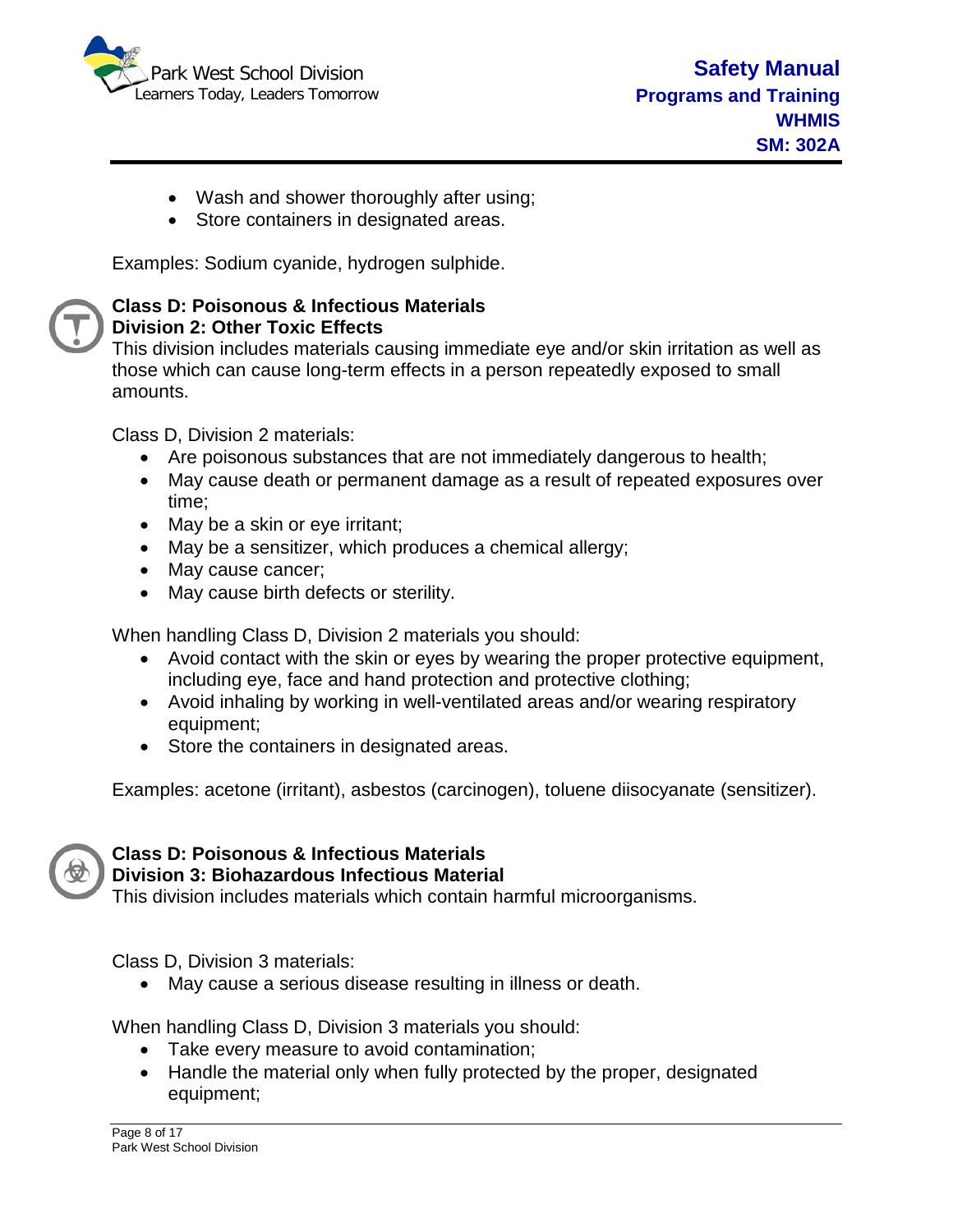

• Handle the material in designated areas where engineering controls are in place to prevent exposure.

Examples: Cultures or diagnostic specimens containing salmonella bacteria or the hepatitis B virus.

### **Class E: Corrosive Material**

Class E materials are acid or caustic materials which can destroy the skin and/or eat through metals.

Class E materials:

- Cause severe eye and skin irritation upon contact;
- Cause severe tissue damage with prolonged contact;
- May be harmful if inhaled.

When handling Class E materials you should:

- Keep container lids tightly closed;
- Avoid contact with the skin or eyes by wearing the proper protective equipment, including eye, face and hand protection and protective clothing;
- Avoid all inhaling by working in well-ventilated areas and/or wearing respiratory equipment.

Examples: Muriatic acid, lye.



### **Class F: Dangerously Reactive Material**

Class F materials can undergo dangerous reaction if subjected to heat, pressure, shock or allowed to contact water.

Class F materials:

- Are very unstable;
- May react with water to release a toxic or flammable gas;
- May explode as a result of shock, friction or increase in temperature;
- May explode if heated when in a closed container;
- May undergo vigorous polymerization.

When handling Class F materials you should:

- Keep material away from heat;
- Open containers carefully, do not drop them;
- Store the material in a cool, flame –proof designated area.

Example: Plastic monomers such as butadiene and some cyanides.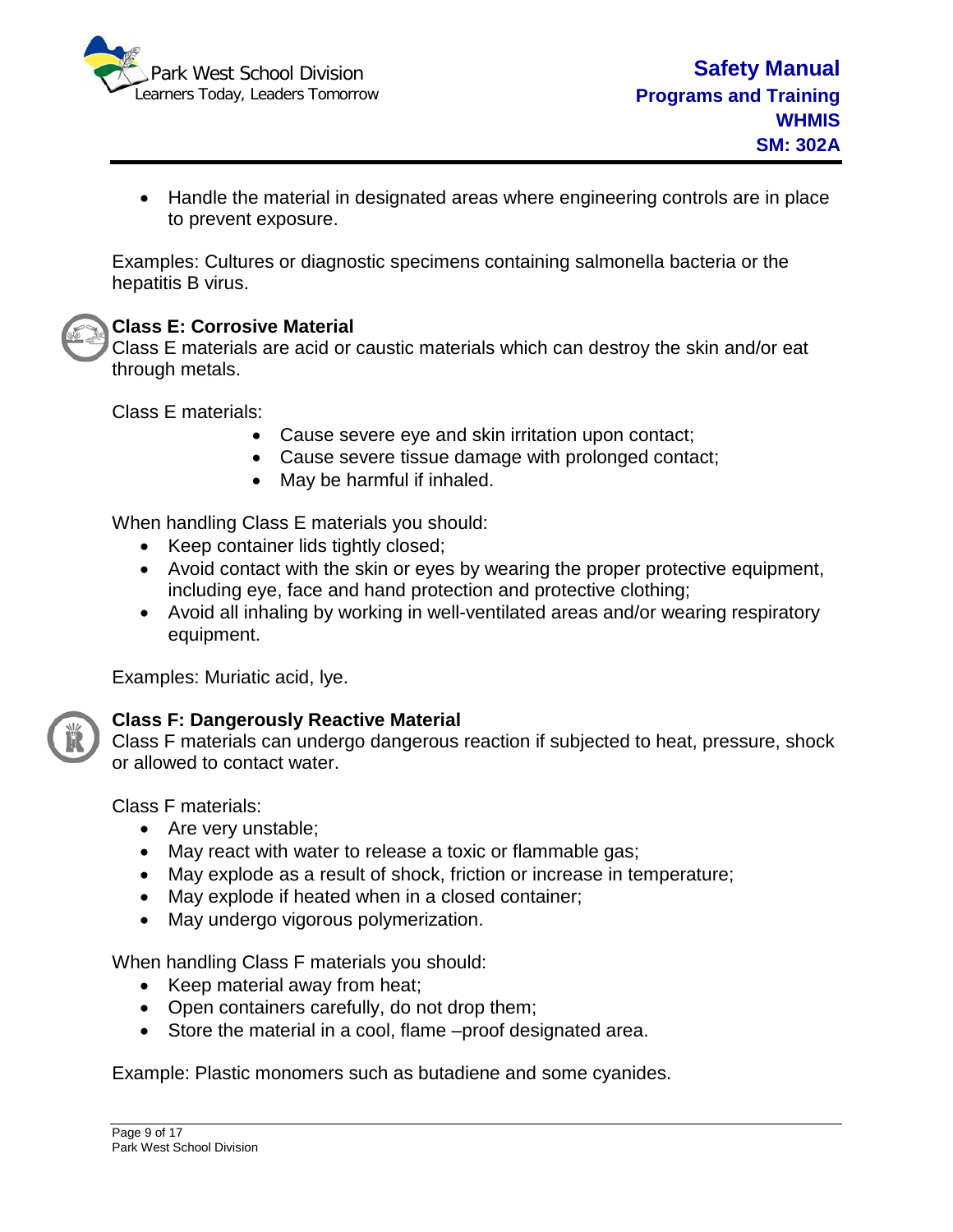

### **How WHMIS Identifies Hazards**

Under WHMIS, the hazards of controlled products are identified by distinctive symbols representing different Classes.

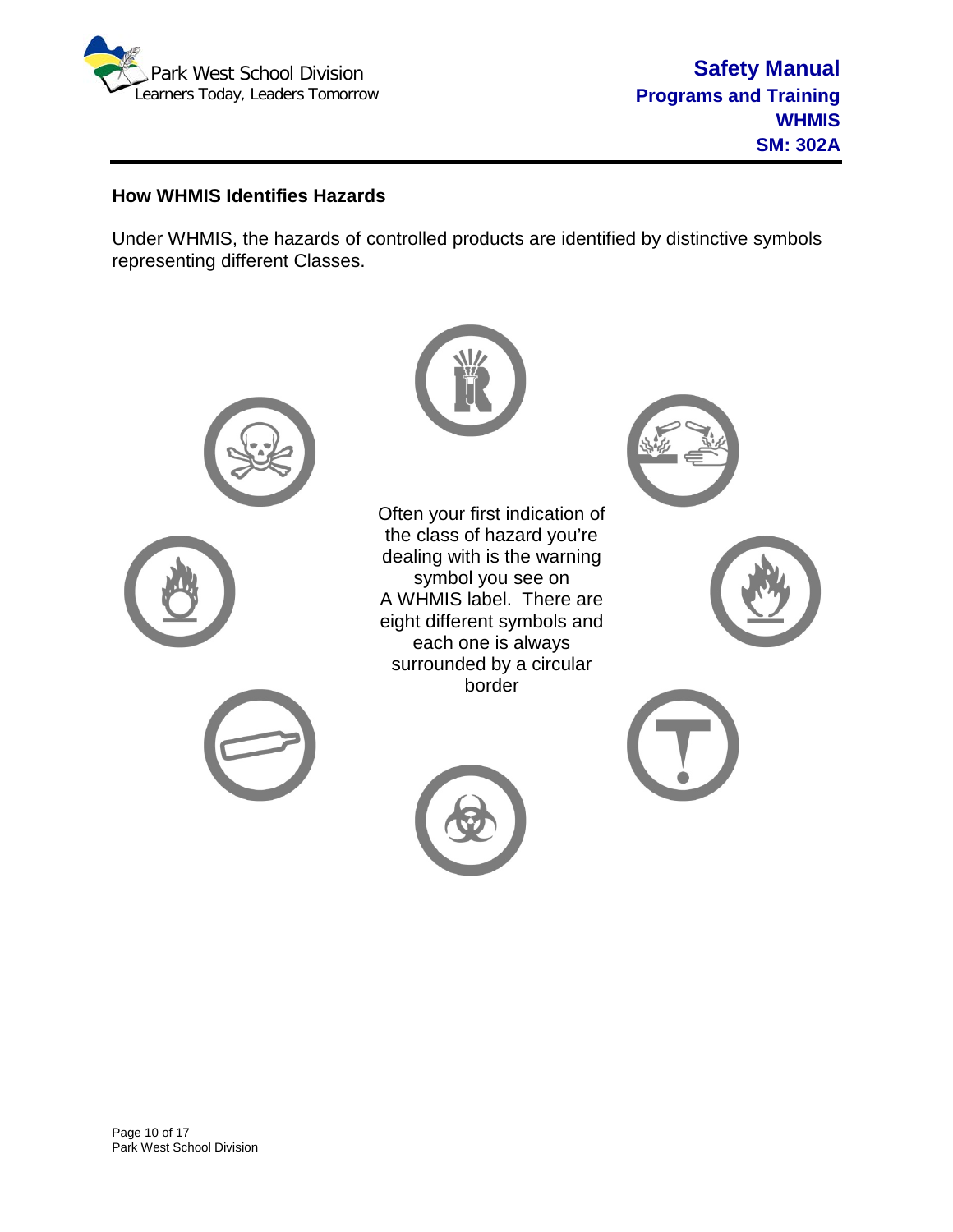

Hazard symbols

Product

Identifier

Reference

to MSDS

Risk

phrases

recautionar

tatements |

First aid

measures

#### **Sample Supplier Label**

There are 7 types of information to look for on a Supplier Label:

- **1. Product Identifier:** Identification of the material by chemical name, common name, generic name, trade name, brand name, code name or number.
- **2. Risk Phrase:** Phases that explain the nature of the hazard and the risks involved in misusing the product, beyond the risks conveyed by the symbols.
- **3. Precautionary Statement:** The essential measures to be taken when using, handling, or working in the presence of a controlled product.
- **4. Hazard Symbols:** Symbols that correspond to the classes and, where applicable, divisions under which the controlled product falls: the symbols immediately alert label readers to the product hazards.
- **5. Reference that MSDS is Available:** A statement to the effect that a **MSDS** is available, reminding label readers of the more comprehensive source of information.
- **6. First Aid Measures:** Phrases explaining the measures to be taken in case of an acute exposure.
- **7. Supplier Identifier:** Name of the supplier of the controlled product.

**ACÉTONE ACETONE** SEE MATERIAL SAFETY DATA SHEET FOR THIS PRODUCT VOIR LA FICHE SIGNALÉTIQUE POUR CE PRODUIT **DANGER! EXTREMELY** DANGER! EXTRÈMEMENT **FLAMMABLE. IRRITATES EYES.** INFLAMMABLE. IRRITE LES YEUX. **MESURES DE PRÉVENTION:** PRECAUTIONS: Keep away from heat, sparks and flames. Ground containers when pouring. Avoid breathing vapours or respirer les vapeurs ou les mists. Avoid eye contact. Avoid prolonged or repeated contact with skin. Wear des lunettes contre les éclaboussures de splash-proof safety goggles or faceshield and butyl rubber gloves. If acetone is present in concentrations greater than 250 nom. wear a NIOSH-approved respirator with an organic vapour cartridge. Use with adequate ventilation, especially in enclosed areas. Store in a cool, well-ventilated area, away from incompatibles. PREMIERS SOINS: En cas de contact avec les incompatibles. FIRST AID: In case of contact with eyes,

immediately flush eves with lots of running water for 15 minutes, lifting the upper and lower evelids occasionally. Get medical attention immediately. In case of contact with skin, immediately wash skin with lots of soap and water. Remove contaminated clothing and shoes. Get medical attention if irritation persists after washing. Wash clothing before reuse. If inhaled, remove subject to fresh air. Give artificial respiration if not breathing. Get medical attention immediately. If swallowed, contact the Poison Control Centre. Get medical attention immediately. Do not give convulsions. anything by mouth to an unconscious or **ATTENTION! CE RECIPIENT EST** 

convulsing person. **ATTENTION! THIS CONTAINER IS HAZARDOUS WHEN EMPTY, ALL LABELLED HAZARD PRECAUTIONS MUST BE OBSERVED.** 

WHMIS



French

version

Tenir à l'écart de la chaleur, des étincelles et des flammes. Relier les récipients à la terre lors du transvasement. Éviter de

brumes. Eviter le contact avec les yeux. Éviter le contact prolongé ou répété avec la peau. Porter produit chimique ou une visière de protection, et des gants en caoutchouc butyle. Si l'acétone est présent en concentration de plus de 250 pour un million, porter un respirateur muni d'une cartouche à vapeur organique approuvé par NIOSH. Utiliser avec suffisamment de ventilation surtout dans les endroits clos. Entreposer dans un endroit frais, bien aéré, à l'écart des produits

yeux, rincer immédiatement et copieusement avec de l'eau courante pendant 15 minutes en soulevant les paupières inférieures et supérieures de temps en temps. Obtenir des soins médicaux immédiatement. En cas de contact avec la peau, laver immédiatement la region affectée avec beaucoup d'eau et de savon. Retirer les vêtements et les chaussures contaminées. Si l'irritation persiste après le lavage, obtenir des soins médicaux. Laver les vêtements avant de les réutiliser. En cas d'inhalation, transporter la victime à l'air frais. En cas d'arrét respiratoire, pratiquer la respiration artificielle. Obtenir des soins médicaux immédiatement. En cas d'ingestion, contacter le Centre de Contrôle des Empoisonnements. Obtenir des soins médicaux immédiatement. Ne rien faire avaler à une victime inconsciente ou en

SUR LES ÉTIQUETTES DOIVENT

hatched border DANGEREUX LORSOU'IL EST VIDE. **CHAQUE INDICATION DE DANGER**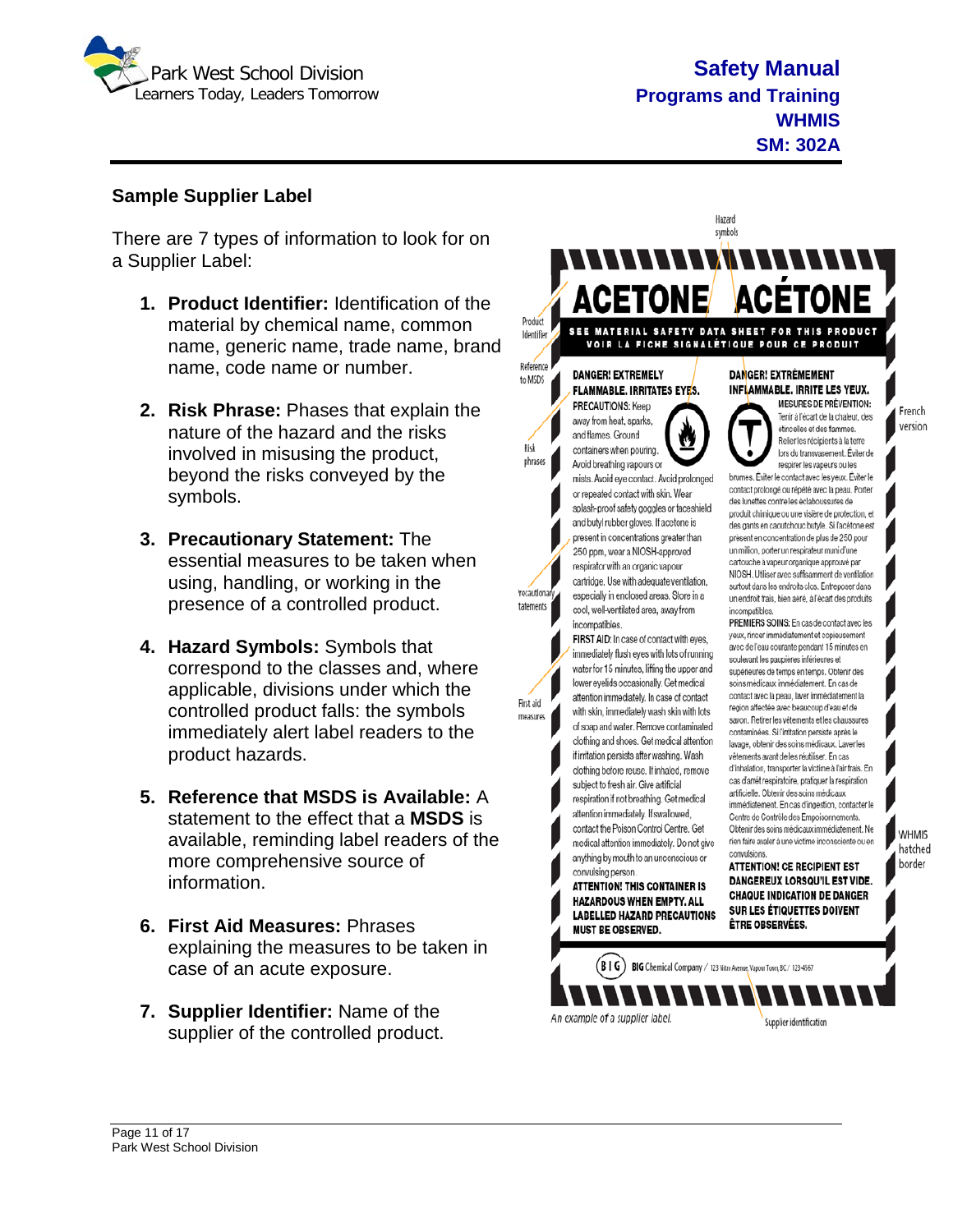

### **Material Safety Data Sheets (M.S.D.S.)**

What is a Material Safety Data Sheet?

A MSDS is the next part of the WHMIS system. It provides additional information for every specifically controlled product at the workplace.

Like the supplier label, it must be provided as a condition of sale. The label is important for every controlled product supplied to a Canadian work site.

The MSDS must provide information in nine specific areas;

- 1) Product information
- 2) Hazardous ingredients
- 3) Physical data
- 4) Fire and explosion data
- 5) Reactivity data
- 6) Toxicological properties
- 7) Preventative measures
- 8) First aid measures
- 9) Preparation data

#### *Product Information*

- How to contact the manufacturer
- How to contact the supplier
- Name of the product
- How the manufactures intended the product to be used.

#### **Material Safety Data Sheet** 2,2,2- Trifluoroethanol MSDS

| Section 1: Chemical Product and Company Identification |                                                                 |  |  |
|--------------------------------------------------------|-----------------------------------------------------------------|--|--|
| Product Name: 2.2.2- Trifluoroethanol                  | Contact information:                                            |  |  |
| Catalog Codes: SLT3697                                 | Solencelab.com, Inc.<br>14025 Smith Rd.                         |  |  |
| CASE: 75-89-8                                          | Houston, Texas 77396                                            |  |  |
| RTECS: KM5250000                                       | US Sales: 1-800-801-7247<br>International Sales: 1-281-441-4400 |  |  |
| T8CA: TSCA 8(b) Inventory: 2.2.2- Trifluoroethanol     | Order Online: ScienceLab.com                                    |  |  |
| Ciff: Not available.                                   | CHEMTREC (24HR Emergency Telephone), call:                      |  |  |
| Synonym: 2.2.2-Trifluoroethyl Alcohol                  | 1-800-424-9300                                                  |  |  |
| Chemical Name: 2.2.2- Trifluoroethanol                 | International CHEMTREC, call: 1-703-527-3887                    |  |  |
| Chemical Formula: C2-H3-F3-O                           | For non-emergency assistance, call: 1-281-441-4400              |  |  |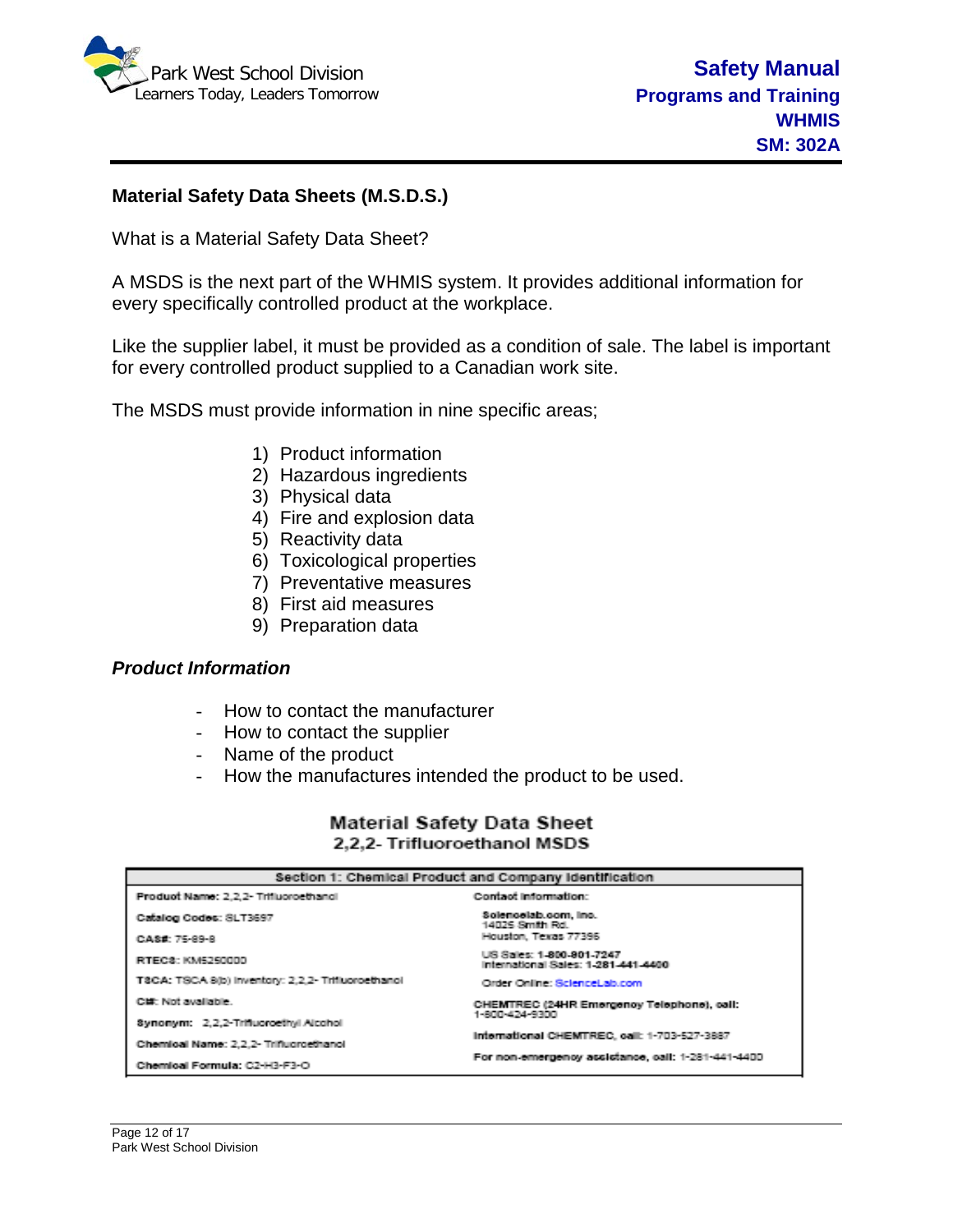

#### *Hazardous Information*

- Ingredients that are capable of being harmed or might have unknown effects
- How much ingredient is in the whole product
- A code required by the transportation of Dangerous Goods Regulations
- A code number which identifies this particular chemical
- How toxic is it if swallowed, absorbed through the skin, or injected (lethal dose)
- How toxic is it by inhaling (lethal concentration)

| Section 2: Composition and Information on Ingredients                                                              |      |             |  |
|--------------------------------------------------------------------------------------------------------------------|------|-------------|--|
| Composition:                                                                                                       |      |             |  |
| Name                                                                                                               | CAS# | % by Weight |  |
| 75-89-8<br>100<br>{2,2,2-} Trifluoroethanol                                                                        |      |             |  |
| Toxicological Data on Ingredients: 2.2.2. Trifluoroethanol: ORAL (LD50): Acute: 366 mg/kg [Mouse], 240 mg/kg [Rat] |      |             |  |

DERMAL (LD50): Acute: 1680 mg/kg [Rat]. GAS (LC50): Acute: 499.4 ppm 4 hour(s) [Mouse].

#### Section 3: Hazards Identification

**Potential Acute Health Effects:** 

Hazardous in case of skin contact (irritant, sensitizer), of eye contact (irritant), of ingestion, of inhalation (lung irritant)

**Potential Chronic Health Effects:** 

CARCINOGENIC EFFECTS: Classified None. by NTP, None. by OSHA, None. by NIOSH.

MUTAGENIC EFFECTS: Not available.

TERATOGENIC EFFECTS: Not available. DEVELOPMENTAL TOXICITY: Classified Reproductive system/toxin/male [POSSIBLE].

The substance is toxic to blood, the reproductive system, bladder, brain, upper respiratory tract, eyes.

Repeated or prolonged exposure to the substance can produce target organs damage.

This section provides information on the identity, concentration and estimators of acute toxicity for ingredients in a controlled product.

#### *Physical Data*

- Whether it is a solid, liquid or gas at room temperature
- How to recognize the product by sight and smell
- The smallest amount (in the air) that you can smell
- How quickly it will evaporate
- The temperature at which it changed from a liquid to a gas
- The temperature at which it freezes
- Whether its heavier or lighter than air
- The amount of pressure caused when it evaporated in a closed container
- A number that shows how corrosive it is
- How well it dissolves in water
- Whether it is heavier or light than water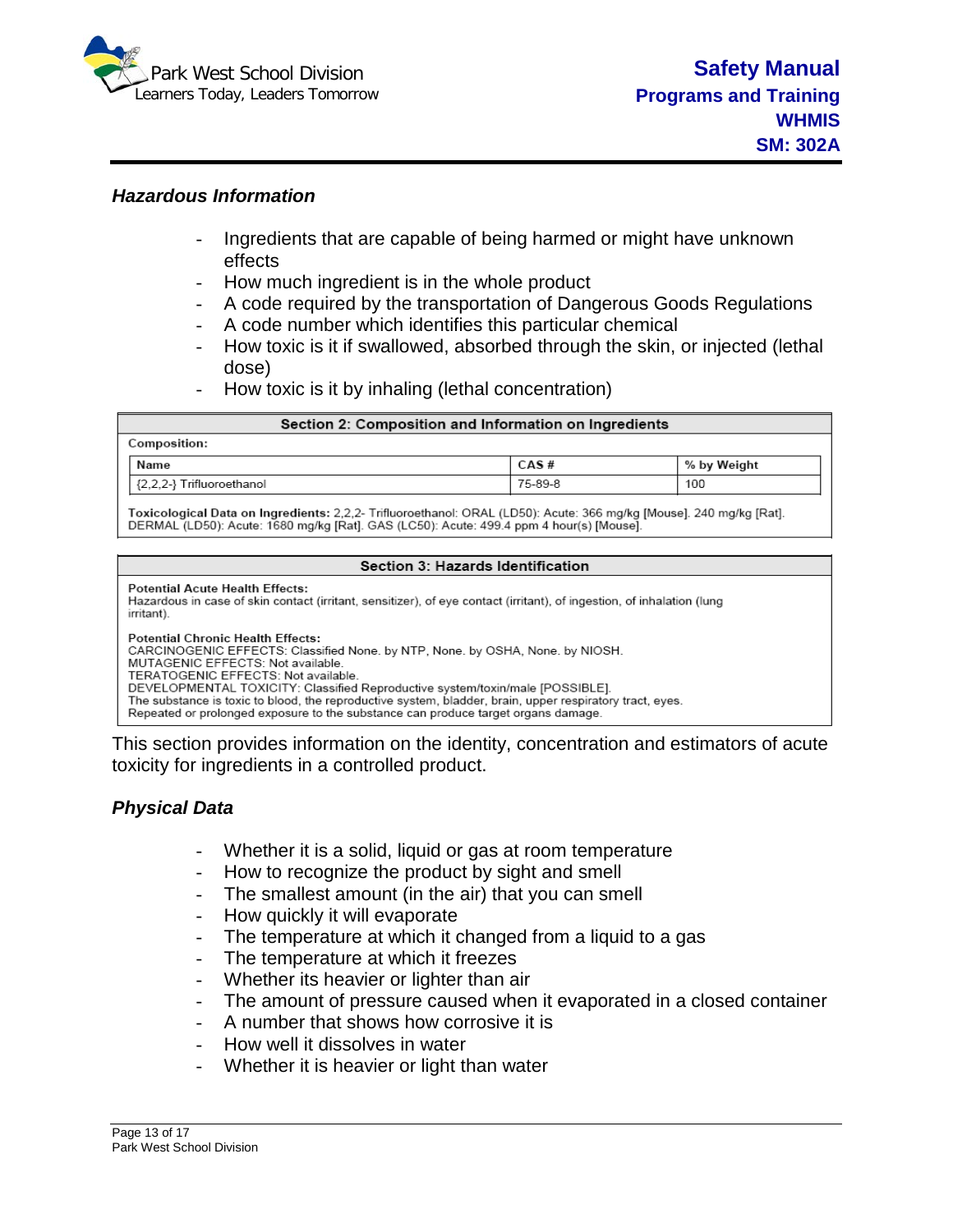

|                                           | Section S: Physical and Chemical Properties |
|-------------------------------------------|---------------------------------------------|
| Physical State: Liquid                    |                                             |
| Appearance: coloriess                     |                                             |
| Odor: Not available.                      |                                             |
| pH: Not available.                        |                                             |
| Vapor Preccure: Not available.            |                                             |
| Vapor Density: Not available.             |                                             |
| Evaporation Rate: Not available.          |                                             |
| Vicoosity: Not available.                 |                                             |
| Bolling Point: 50 - 52 deg C @6mmHg       |                                             |
| Freezing/Melting Point: Not available.    |                                             |
| Decomposition Temperature: Not available. |                                             |
| Solubility: Not available.                |                                             |
| Specific Gravity/Density: 0.813           |                                             |
| Molecular Formula: C11H22SL               |                                             |
| Moleoular Weight: 182.38                  |                                             |

This section provides a physical description of the product which is used for recognition of presence, an understanding of its response to change in the physical environment and has specific applications for ventilation system design and emergency procedures.

### *Fire & Explosion Data*

- The lowest temperature at which the vapors will ignite from a spark or flame
- The amount of gas or vapor from the product (in the air) that can explode or catch fire from a spark or flame
- How easily it will ignite or burn
- The temperature at which vapor or gas will ignite without a spark or flame
- The chances of it exploding from sudden impact
- What kind of extinguisher to use
- The chances of it exploding from an electrical spark or static discharge<br>- Hazardous material that could be released if the product burns
- Hazardous material that could be released if the product burns

| Section 5: Fire and Explosion Data                                                                                                                                                                                                                                                                 |  |  |
|----------------------------------------------------------------------------------------------------------------------------------------------------------------------------------------------------------------------------------------------------------------------------------------------------|--|--|
| Flammability of the Product: Flammable.                                                                                                                                                                                                                                                            |  |  |
| Auto-Ignition Temperature: 480°C (896°F)                                                                                                                                                                                                                                                           |  |  |
| Flash Points: CLOSED CUP: 29°C (84.2°F).                                                                                                                                                                                                                                                           |  |  |
| Flammable Limits: LOWER: 5.5% UPPER: 42%                                                                                                                                                                                                                                                           |  |  |
| Products of Combustion: These products are carbon oxides (CO, CO2), halogenated compounds.                                                                                                                                                                                                         |  |  |
| Fire Hazards in Presence of Various Substances: Not available                                                                                                                                                                                                                                      |  |  |
| <b>Explosion Hazards in Presence of Various Substances:</b><br>Risks of explosion of the product in presence of mechanical impact: Not available.<br>Risks of explosion of the product in presence of static discharge: Not available.                                                             |  |  |
| Fire Fighting Media and Instructions:<br>Flammable liquid, soluble or dispersed in water.<br>SMALL FIRE: Use DRY chemical powder.<br>LARGE FIRE: Use alcohol foam, water spray or fog. Cool containing vessels with water jet in order to prevent<br>pressure build-up, autoignition or explosion. |  |  |
| Special Remarks on Fire Hazards: Not available.                                                                                                                                                                                                                                                    |  |  |
| Special Remarks on Explosion Hazards: Not available.                                                                                                                                                                                                                                               |  |  |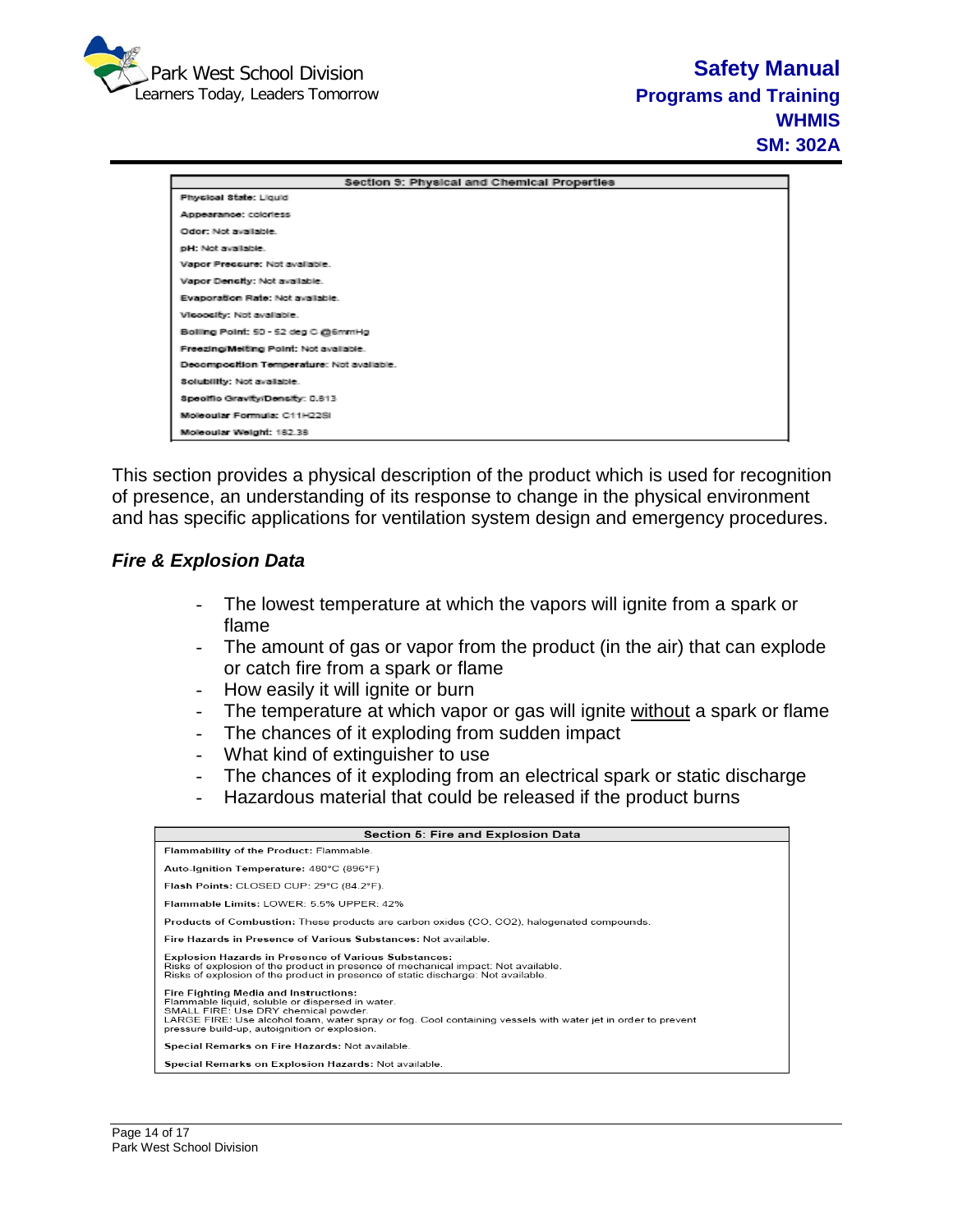

#### *Reactivity Data*

- Chances of it reacting dangerously from physical shock or from a change in pressure or temperature.
- Other products that could react with it to produce heat, an explosion or something that is toxic or corrosive.
- Other conditions that could cause a normally stable product to react dangerously.
- Hazardous material that could be released if the product gets old, is heated or reacts with another product

| <b>Stability And Reactivity</b>   |                                                                      |
|-----------------------------------|----------------------------------------------------------------------|
|                                   |                                                                      |
| Stability:                        | The product is stable                                                |
| <b>Polymerization:</b>            | Hazardous polymerization does not occur                              |
| Hazardous decomposition products: | None reasonably foreseeable.                                         |
| <b>Materials to avoid:</b>        | Strong bases. Reducing agents. Do not mix with chlorinated products. |
|                                   |                                                                      |

The intent of this section is to provide information on the stability of the product and its likelihood of dangerous reaction with other chemicals. Information here has implications for handling procedures, storage arrangements and may be useful along with Section 4 data for the prevention and control of fires or explosions.

### *Toxicological Properties*

- Immediate health effects of a harmful exposure
- The ways it can enter or affect parts of the body
- Ability to cause effects like burns, swelling or irritation
- Ability to cause a reaction like a rash or asthma after more than one exposure
- Health effects of many exposures over a long period of time
- The limits allowed for exposures to the product during your work
- Ability to cause permanent damage to the cells of the body
- Products which can combine with it to cause toxic effects

#### **TOXICOLOGICAL INFORMATION**

| <b>Acute toxicity:</b><br><b>Component Information:</b><br><b>Chronic toxicity:</b> | LD50 estimated to be greater than 5000 mg/kg<br>See Section 3<br>None known |
|-------------------------------------------------------------------------------------|-----------------------------------------------------------------------------|
| <b>Specific effects</b>                                                             |                                                                             |
| <b>Carcinogenic effects:</b>                                                        | None known                                                                  |
| <b>Mutagenic effects:</b>                                                           | None known                                                                  |
| <b>Reproductive toxicity:</b>                                                       | None known                                                                  |
| Target organ effects:                                                               | None known                                                                  |
|                                                                                     |                                                                             |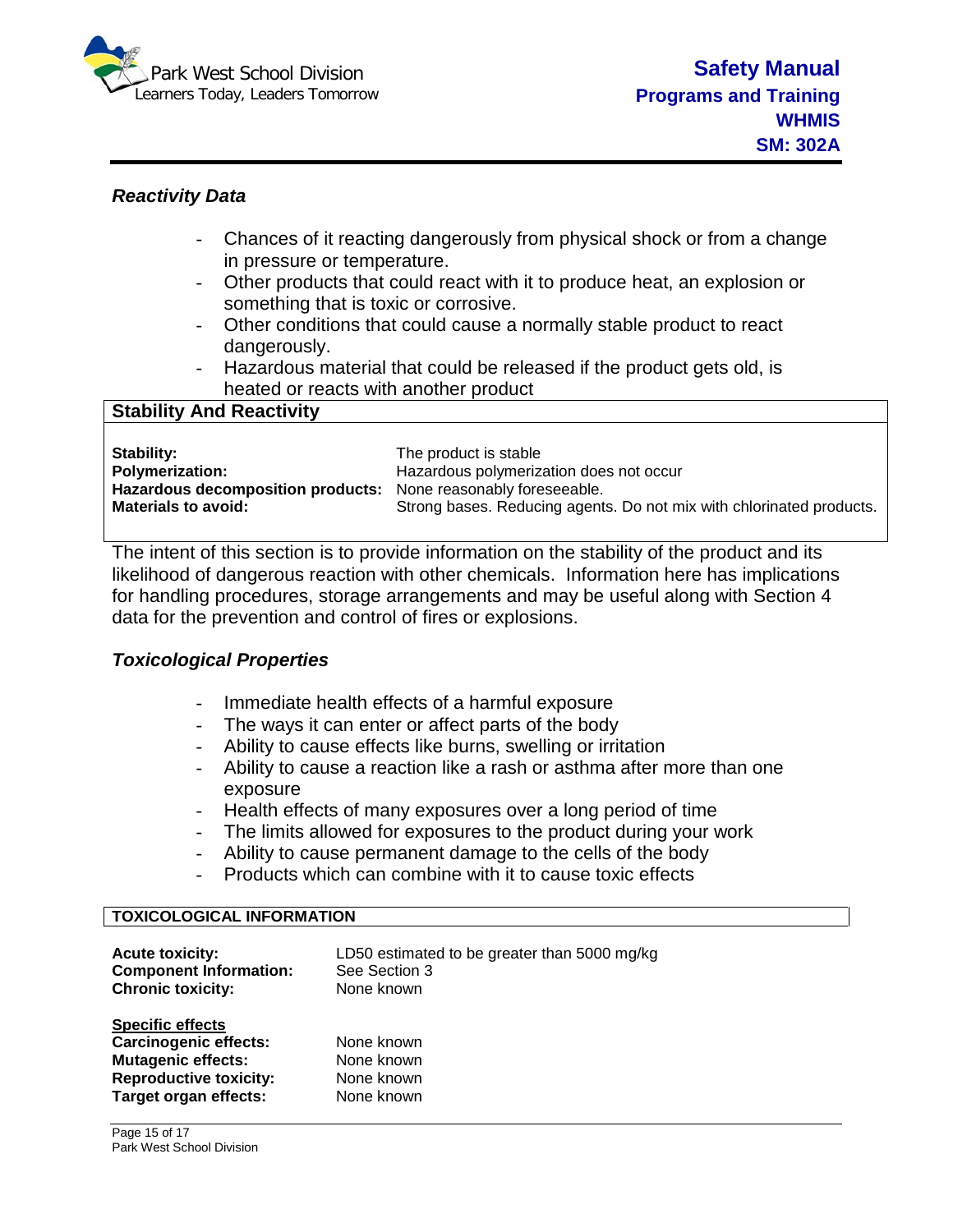

| <b>Hazardous ingredients</b> |           |            |             |             |
|------------------------------|-----------|------------|-------------|-------------|
| Ingredient(s)                | CAS#      | <b>NTP</b> | <b>IARC</b> | <b>OSHA</b> |
| Hydrogen                     | 7722-84-1 |            | u           |             |
| Peroxide                     |           |            |             |             |

This section provides information on how a material is likely to enter the body and what short and long term health effects it is likely to have on an exposed worker, including signs and symptoms of exposure and pre-existing medical conditions which may be aggravated. Information in this section is an important determinant of preventative and first aid measures in Sections 7 and 8. *NOTE:* Where data on the toxicological properties of a controlled product provided on one part of the MSDS may be interpreted to qualify or contradict other toxicological data on the sheet, the MSDS must include sufficient particulars of toxicological studies so as to not mislead a person about the nature and extent of the hazard posed by the controlled product.

#### *Preventative Measures*

- The specific protective equipment or clothing needed to keep you from being directly exposed to the product.
- How to safely store the product
- Particular precautions needed for special hazards
- Special procedures and protective equipment to be used in case of a leak or spill
- Permanent control measures to help reduce exposures
- Instruction for products which require special handling during transport
- How to safely dispose of the product

# **EXPOSURE CONTROLS/ PERSONAL PROTECTION**

#### **Engineering measures to reduce exposure:**

No special ventilation requirements. General room ventilation is adequate.

#### **Personal Protective Equipment**

**Eye protection:** No special requirements under normal use conditions. **Hand protection:** No special requirements under normal use conditions **Skin and body protection:** <br>
No special requirements under normal use conditions.<br>
No special requirements under normal use conditions. **Respiratory protection:** No special requirements under normal use conditions.<br> **Hygiene measures:** Handle in accordance with good industrial hygiene Handle in accordance with good industrial hygiene and safety practice.

| Ingredient(s)     | CAS#      | <b>ACGIH</b> | <b>OSHA</b>                    | <b>Mexico</b>                                                    |
|-------------------|-----------|--------------|--------------------------------|------------------------------------------------------------------|
| Hydrogen peroxide | 7722-84-1 | 1 ppm (TWA)  | 1 ppm (TWA)<br>1.4 mg/m3 (TWA) | 2 ppm (STEL)<br>3 mg/m3 (STEL)<br>1.5 mg/m3 (TWA)<br>1 ppm (TWA) |